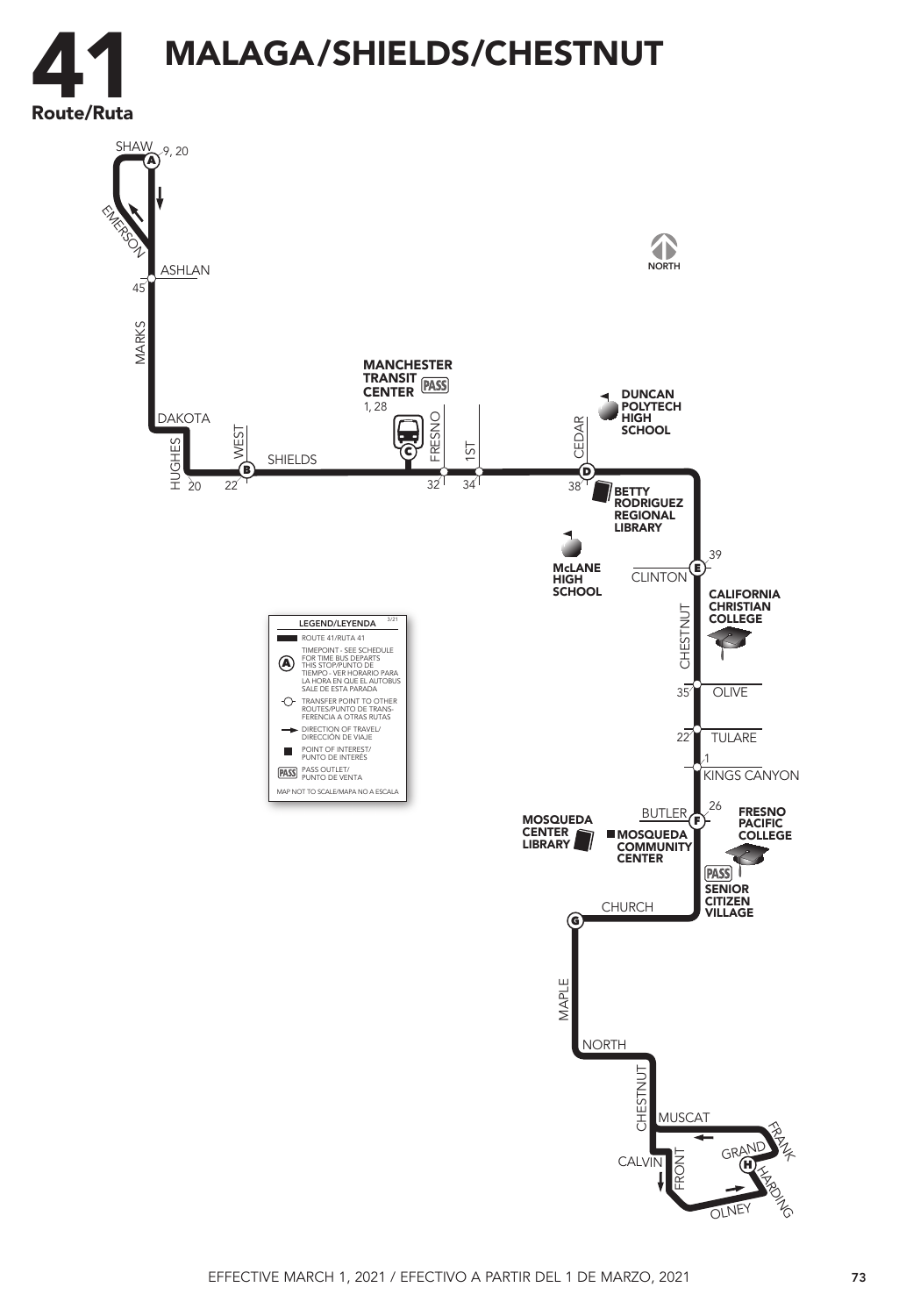|                  | <b>MALAGA/SHIELDS</b> Eastbound/En direccion este |                    |                        |                           |                                          |                                         |                                |  |  |  |  |  |
|------------------|---------------------------------------------------|--------------------|------------------------|---------------------------|------------------------------------------|-----------------------------------------|--------------------------------|--|--|--|--|--|
|                  | <b>WEEKDAYS/DÍAS DE SEMANA</b>                    |                    |                        |                           |                                          |                                         |                                |  |  |  |  |  |
| <b>MARKS</b>     | <b>SHIELDS</b>                                    | <b>MANCHESTER</b>  | <b>SHIELDS</b>         | <b>CHESTNUT</b>           | <b>CHESTNUT</b>                          | <b>MAPLE</b>                            | <b>GRAND</b>                   |  |  |  |  |  |
| <b>SHAW</b><br>◉ | <b>WEST</b>                                       | <b>TRANSIT CTR</b> | <b>CEDAR</b>           | <b>CLINTON</b>            | <b>BUTLER</b>                            | <b>CHURCH</b>                           | <b>HARDING</b><br>$\bm \Theta$ |  |  |  |  |  |
|                  | $\textcircled{\small{1}}$                         | $\bm{\mathsf{C}}$  | $\bm{\mathsf{\Theta}}$ | $\textcircled{\small{f}}$ | $\bm{\mathop{\textcircled{\textsf{F}}}}$ | $\textcircled{\scriptsize{\textbf{0}}}$ |                                |  |  |  |  |  |
| 5:40             | 5:50                                              | 6:05               | 6:15                   | 6:20                      | 6:35                                     | 6:40                                    | 6:50                           |  |  |  |  |  |
| 6:10<br>6:40     | 6:20<br>6:50                                      | 6:35<br>7:05       | 6:45<br>7:15           | 6:50<br>7:20              | 7:05<br>7:35                             | 7:10<br>7:40                            | 7:20<br>7:50                   |  |  |  |  |  |
| 7:05             | 7:20                                              | 7:35               | 7:48                   | 7:55                      | 8:10                                     | 8:15                                    | 8:30                           |  |  |  |  |  |
| 7:35             | 7:50                                              | 8:05               | 8:18                   | 8:25                      | 8:40                                     | 8:45                                    | 9:00                           |  |  |  |  |  |
| 8:05             | 8:20                                              | 8:35               | 8:48                   | 8:55                      | 9:10                                     | 9:15                                    | 9:30                           |  |  |  |  |  |
| 8:35<br>9:05     | 8:50<br>9:20                                      | 9:05<br>9:35       | 9:18<br>9:48           | 9:25<br>9:55              | 9:40<br>10:10                            | 9:45<br>10:15                           | 10:00<br>10:30                 |  |  |  |  |  |
| 9:35             | 9:50                                              | 10:05              | 10:18                  | 10:25                     | 10:40                                    | 10:45                                   | 11:00                          |  |  |  |  |  |
| 10:05            | 10:20                                             | 10:35              | 10:48                  | 10:55                     | 11:10                                    | 11:15                                   | 11:30                          |  |  |  |  |  |
| 10:35            | 10:50                                             | 11:05              | 11:18                  | 11:25                     | 11:40                                    | 11:45                                   | 12:00                          |  |  |  |  |  |
| 11:05<br>11:35   | 11:20                                             | 11:35<br>12:05     | 11:48<br>12:18         | 11:55<br>12:25            | 12:10<br>12:40                           | 12:15<br>12:45                          | 12:30<br>1:00                  |  |  |  |  |  |
| 12:05            | 11:50<br>12:20                                    | 12:35              | 12:48                  | 12:55                     | 1:10                                     | 1:15                                    | 1:30                           |  |  |  |  |  |
| 12:35            | 12:50                                             | 1:05               | 1:18                   | 1:25                      | 1:40                                     | 1:45                                    | 2:00                           |  |  |  |  |  |
| 1:05             | 1:20                                              | 1:35               | 1:48                   | 1:55                      | 2:10                                     | 2:15                                    | 2:30                           |  |  |  |  |  |
| 1:35             | 1:50                                              | 2:05               | 2:18                   | 2:25                      | 2:40                                     | 2:45                                    | 3:00                           |  |  |  |  |  |
| 2:05<br>2:35     | 2:20<br>2:50                                      | 2:35<br>3:05       | 2:48<br>3:18           | 2:55<br>3:25              | 3:10<br>3:40                             | 3:15<br>3:45                            | 3:30<br>4:00                   |  |  |  |  |  |
| 3:05             | 3:20                                              | 3:35               | 3:48                   | 3:55                      | 4:10                                     | 4:15                                    | 4:30                           |  |  |  |  |  |
| 3:35             | 3:50                                              | 4:05               | 4:18                   | 4:25                      | 4:40                                     | 4:45                                    | 5:00                           |  |  |  |  |  |
| 4:05             | 4:20                                              | 4:35               | 4:48                   | 4:55                      | 5:10                                     | 5:15                                    | 5:30                           |  |  |  |  |  |
| 4:35<br>5:05     | 4:50<br>5:20                                      | 5:05<br>5:35       | 5:18<br>5:48           | 5:25<br>5:55              | 5:43<br>6:10                             | 5:48<br>6:15                            | 6:00<br>6:30                   |  |  |  |  |  |
| 5:35             | 5:50                                              | 6:05               | 6:18                   | 6:25                      | 6:40                                     | 6:45                                    | 7:00                           |  |  |  |  |  |
| 6:10             | 6:20                                              | --                 | $-$                    |                           |                                          |                                         |                                |  |  |  |  |  |
| 6:40             | 6:50                                              | 7:05               | 7:15                   | 7:20                      | 7:35                                     | 7:40                                    | 7:49                           |  |  |  |  |  |
| 7:40<br>8:15     | 7:50<br>8:25                                      | 8:05<br>8:40       | 8:15<br>8:48           | 8:20<br>8:52              | 8:35<br>9:02                             | 8:40<br>9:06                            | 8:49<br>9:14                   |  |  |  |  |  |
| 9:15             | 9:25                                              | $-$                | $-$                    |                           |                                          |                                         | $-$                            |  |  |  |  |  |
|                  |                                                   |                    |                        | <b>SAT-SUN/SAB-DOM</b>    |                                          |                                         |                                |  |  |  |  |  |
| 7:20             | 7:30                                              |                    | 7:55                   | 8:00                      |                                          | 8:18                                    | 8:28                           |  |  |  |  |  |
| 7:50             | 8:00                                              | 7:45<br>8:15       | 8:25                   | 8:30                      | 8:11<br>8:41                             | 8:48                                    | 8:58                           |  |  |  |  |  |
| 8:20             | 8:30                                              | 8:45               | 8:55                   | 9:00                      | 9:11                                     | 9:18                                    | 9:28                           |  |  |  |  |  |
| 8:50             | 9:00                                              | 9:15               | 9:25                   | 9:30                      | 9:41                                     | 9:48                                    | 9:58                           |  |  |  |  |  |
| 9:20             | 9:30                                              | 9:45               | 9:55                   | 10:00                     | 10:11                                    | 10:18                                   | 10:28                          |  |  |  |  |  |
| 9:50<br>10:20    | 10:00<br>10:30                                    | 10:15<br>10:45     | 10:25<br>10:55         | 10:30<br>11:00            | 10:41<br>11:11                           | 10:48<br>11:18                          | 10:58<br>11:28                 |  |  |  |  |  |
| 10:50            | 11:00                                             | 11:15              | 11:25                  | 11:30                     | 11:41                                    | 11:48                                   | 11:58                          |  |  |  |  |  |
| 11:20            | 11:30                                             | 11:45              | 11:55                  | 12:00                     | 12:11                                    | 12:18                                   | 12:28                          |  |  |  |  |  |
| 11:50            | 12:00                                             | 12:15              | 12:25                  | 12:30                     | 12:41                                    | 12:48                                   | 12:58                          |  |  |  |  |  |
| 12:20<br>12:50   | 12:30<br>1:00                                     | 12:45<br>1:15      | 12:55<br>1:25          | 1:00<br>1:30              | 1:11<br>1:41                             | 1:18<br>1:48                            | 1:28<br>1:58                   |  |  |  |  |  |
| 1:20             | 1:30                                              | 1:45               | 1:55                   | 2:00                      | 2:11                                     | 2:18                                    | 2:28                           |  |  |  |  |  |
| 1:50             | 2:00                                              | 2:15               | 2:25                   | 2:30                      | 2:41                                     | 2:48                                    | 2:58                           |  |  |  |  |  |
| 2:20             | 2:30                                              | 2:45               | 2:55                   | 3:00                      | 3:11                                     | 3:18                                    | 3:28                           |  |  |  |  |  |
| 2:50<br>3:20     | 3:00<br>3:30                                      | 3:15<br>3:45       | 3:25<br>3:55           | 3:30<br>4:00              | 3:41<br>4:11                             | 3:48<br>4:18                            | 3:58<br>4:28                   |  |  |  |  |  |
| 3:50             | 4:00                                              | 4:15               | 4:25                   | 4:30                      | 4:41                                     | 4:48                                    | 4:58                           |  |  |  |  |  |
| 4:20             | 4:30                                              | 4:45               | 4:55                   | 5:00                      | 5:11                                     | 5:18                                    | 5:28                           |  |  |  |  |  |
| 4:50             | 5:00                                              | 5:15               | 5:25                   | 5:30                      | 5:41                                     | 5:48                                    | 5:58                           |  |  |  |  |  |
| 5:20<br>5:50     | 5:30<br>6:00                                      | 5:45<br>6:15       | 5:55<br>6:25           | 6:00<br>6:30              | 6:11<br>6:41                             | 6:18<br>6:48                            | 6:28<br>6:58                   |  |  |  |  |  |
| 6:20             | 6:30                                              | 6:45               | 6:55                   | 7:00                      | 7:11                                     | 7:18                                    | 7:28                           |  |  |  |  |  |
|                  |                                                   |                    |                        |                           |                                          |                                         |                                |  |  |  |  |  |

LIGHT TYPE = AM BOLD TYPE = PM